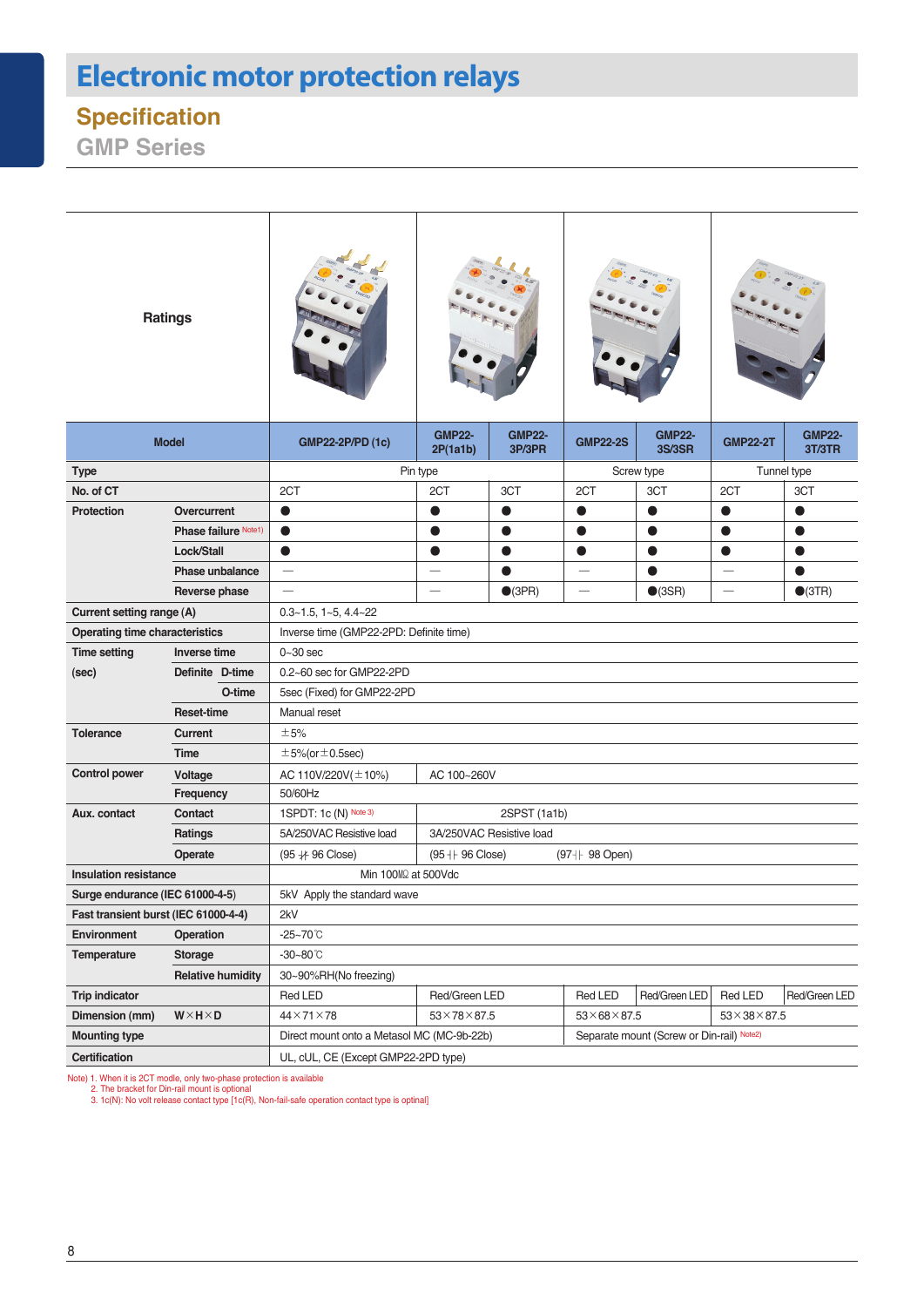#### **Specification GMP Series**

| <b>GMP40-</b><br><b>GMP40-</b><br><b>GMP40-</b><br><b>GMP40-</b><br><b>GMP80-</b><br><b>GMP80-</b><br><b>GMP40-2S</b><br><b>GMP40-2T</b><br><b>Model</b><br>2P/PD/PA<br>3P/3PR<br>3S/3SR<br>3T/3TR<br>2S/SA<br>3S/3SR<br>Pin type *<br>Screw type<br>Tunnel type<br>Screw type<br>Type<br>2CT<br>2CT<br>No. of CT<br>3CT<br>2CT<br>3CT<br>3CT<br>2CT<br>3CT<br><b>Protection</b><br>Overcurrent<br>$\bullet$<br>$\bullet$<br>$\bullet$<br>$\bullet$<br>$\bullet$<br>$\bullet$<br>$\bullet$<br>0<br>Phase failure Note1)<br>$\bullet$<br>$\bullet$<br>$\bullet$<br>$\bullet$<br>$\bullet$<br>0<br>$\bullet$<br>$\bullet$<br>Lock/Stall<br>$\bullet$<br>$\bullet$<br>$\bullet$<br>$\bullet$<br>$\bullet$<br>0<br>0<br>0<br>Phase unbalance<br>●<br>0<br>$\bullet$<br>0<br>$\overline{\phantom{0}}$<br>$\bigcirc$ (3PR)<br>$\bullet$ (3SR)<br>$\bullet$ (3SR)<br>Reverse phase<br>$\overline{\phantom{0}}$<br>$\bullet$ (3TR)<br>Current setting range(A)<br>$4 - 20, 8 - 40$<br>$16 - 80$<br><b>Operating time characteristics</b><br>Inverse time characteristics<br><b>Time setting</b><br><b>Inverse time</b><br>$0-30$ sec<br>Definite D-time<br>0.2~60 sec (GMP40-2PD)<br>(sec)<br>O-time<br>5sec (Fixed) (GMP40-2PD)<br><b>Reset time</b><br>Manual reset (Auto Reset type: GMP <sup>[1-4]</sup><br><b>Tolerance</b><br><b>Current</b><br>±5%<br><b>Time</b><br>$\pm$ 5% (or $\pm$ 0.5 sec)<br>AC 100~260V, 50/60Hz<br><b>Control power</b><br>Voltage<br>Contact Note2)<br>Aux. contact<br>2SPST (1a1b)<br>3A/250VAC Resistive load<br>Ratings<br>(97 <sup>+</sup> 98 Open)<br>$(95 + 96$ Close)<br>Operate<br><b>Insulation resistance</b><br>Min 100MQ at 500Vdc<br>Surge endurance (IEC 61000-4-5)<br>5kV Apply the standard wave<br>2kV<br>Fast transient burst (IEC 61000-4-4)<br>Environment<br>Operation<br>$-25 - 70^{\circ}$ C<br>Temperature<br><b>Storage</b><br>$-30 - 80^{\circ}$ C<br><b>Relative humidity</b><br>30~90%RH (No freezing)<br>Red LED<br>Red/Green LED<br>Red LED<br>Red/Green LED<br>Red LED<br>Red/Green LED<br>Red LED<br>2Red LEDs<br><b>Trip indicator</b><br>$53\times78\times87.5$<br>Dimension(mm)<br>$W \times H \times D$<br>$53\times68\times87.5$<br>$53\times38\times87.5$<br>$89\times77.5\times97.4$<br><b>Mounting type</b><br>Direct mount onto a<br>Separate mount (Screw or Din-rail)<br>Metasol MC (MC-32a, 40a)<br><b>Certification</b><br>UL, cUL, CE (Except GMP-PD, PA, SA type) | <b>Ratings</b> |  |  |  |  |  |  |  |  |  |  |
|-------------------------------------------------------------------------------------------------------------------------------------------------------------------------------------------------------------------------------------------------------------------------------------------------------------------------------------------------------------------------------------------------------------------------------------------------------------------------------------------------------------------------------------------------------------------------------------------------------------------------------------------------------------------------------------------------------------------------------------------------------------------------------------------------------------------------------------------------------------------------------------------------------------------------------------------------------------------------------------------------------------------------------------------------------------------------------------------------------------------------------------------------------------------------------------------------------------------------------------------------------------------------------------------------------------------------------------------------------------------------------------------------------------------------------------------------------------------------------------------------------------------------------------------------------------------------------------------------------------------------------------------------------------------------------------------------------------------------------------------------------------------------------------------------------------------------------------------------------------------------------------------------------------------------------------------------------------------------------------------------------------------------------------------------------------------------------------------------------------------------------------------------------------------------------------------------------------------------------------------------------------------------------------------------------------------------------------------------------------------------------------------------------------------------------------------|----------------|--|--|--|--|--|--|--|--|--|--|
|                                                                                                                                                                                                                                                                                                                                                                                                                                                                                                                                                                                                                                                                                                                                                                                                                                                                                                                                                                                                                                                                                                                                                                                                                                                                                                                                                                                                                                                                                                                                                                                                                                                                                                                                                                                                                                                                                                                                                                                                                                                                                                                                                                                                                                                                                                                                                                                                                                           |                |  |  |  |  |  |  |  |  |  |  |
|                                                                                                                                                                                                                                                                                                                                                                                                                                                                                                                                                                                                                                                                                                                                                                                                                                                                                                                                                                                                                                                                                                                                                                                                                                                                                                                                                                                                                                                                                                                                                                                                                                                                                                                                                                                                                                                                                                                                                                                                                                                                                                                                                                                                                                                                                                                                                                                                                                           |                |  |  |  |  |  |  |  |  |  |  |
|                                                                                                                                                                                                                                                                                                                                                                                                                                                                                                                                                                                                                                                                                                                                                                                                                                                                                                                                                                                                                                                                                                                                                                                                                                                                                                                                                                                                                                                                                                                                                                                                                                                                                                                                                                                                                                                                                                                                                                                                                                                                                                                                                                                                                                                                                                                                                                                                                                           |                |  |  |  |  |  |  |  |  |  |  |
|                                                                                                                                                                                                                                                                                                                                                                                                                                                                                                                                                                                                                                                                                                                                                                                                                                                                                                                                                                                                                                                                                                                                                                                                                                                                                                                                                                                                                                                                                                                                                                                                                                                                                                                                                                                                                                                                                                                                                                                                                                                                                                                                                                                                                                                                                                                                                                                                                                           |                |  |  |  |  |  |  |  |  |  |  |
|                                                                                                                                                                                                                                                                                                                                                                                                                                                                                                                                                                                                                                                                                                                                                                                                                                                                                                                                                                                                                                                                                                                                                                                                                                                                                                                                                                                                                                                                                                                                                                                                                                                                                                                                                                                                                                                                                                                                                                                                                                                                                                                                                                                                                                                                                                                                                                                                                                           |                |  |  |  |  |  |  |  |  |  |  |
|                                                                                                                                                                                                                                                                                                                                                                                                                                                                                                                                                                                                                                                                                                                                                                                                                                                                                                                                                                                                                                                                                                                                                                                                                                                                                                                                                                                                                                                                                                                                                                                                                                                                                                                                                                                                                                                                                                                                                                                                                                                                                                                                                                                                                                                                                                                                                                                                                                           |                |  |  |  |  |  |  |  |  |  |  |
|                                                                                                                                                                                                                                                                                                                                                                                                                                                                                                                                                                                                                                                                                                                                                                                                                                                                                                                                                                                                                                                                                                                                                                                                                                                                                                                                                                                                                                                                                                                                                                                                                                                                                                                                                                                                                                                                                                                                                                                                                                                                                                                                                                                                                                                                                                                                                                                                                                           |                |  |  |  |  |  |  |  |  |  |  |
|                                                                                                                                                                                                                                                                                                                                                                                                                                                                                                                                                                                                                                                                                                                                                                                                                                                                                                                                                                                                                                                                                                                                                                                                                                                                                                                                                                                                                                                                                                                                                                                                                                                                                                                                                                                                                                                                                                                                                                                                                                                                                                                                                                                                                                                                                                                                                                                                                                           |                |  |  |  |  |  |  |  |  |  |  |
|                                                                                                                                                                                                                                                                                                                                                                                                                                                                                                                                                                                                                                                                                                                                                                                                                                                                                                                                                                                                                                                                                                                                                                                                                                                                                                                                                                                                                                                                                                                                                                                                                                                                                                                                                                                                                                                                                                                                                                                                                                                                                                                                                                                                                                                                                                                                                                                                                                           |                |  |  |  |  |  |  |  |  |  |  |
|                                                                                                                                                                                                                                                                                                                                                                                                                                                                                                                                                                                                                                                                                                                                                                                                                                                                                                                                                                                                                                                                                                                                                                                                                                                                                                                                                                                                                                                                                                                                                                                                                                                                                                                                                                                                                                                                                                                                                                                                                                                                                                                                                                                                                                                                                                                                                                                                                                           |                |  |  |  |  |  |  |  |  |  |  |
|                                                                                                                                                                                                                                                                                                                                                                                                                                                                                                                                                                                                                                                                                                                                                                                                                                                                                                                                                                                                                                                                                                                                                                                                                                                                                                                                                                                                                                                                                                                                                                                                                                                                                                                                                                                                                                                                                                                                                                                                                                                                                                                                                                                                                                                                                                                                                                                                                                           |                |  |  |  |  |  |  |  |  |  |  |
|                                                                                                                                                                                                                                                                                                                                                                                                                                                                                                                                                                                                                                                                                                                                                                                                                                                                                                                                                                                                                                                                                                                                                                                                                                                                                                                                                                                                                                                                                                                                                                                                                                                                                                                                                                                                                                                                                                                                                                                                                                                                                                                                                                                                                                                                                                                                                                                                                                           |                |  |  |  |  |  |  |  |  |  |  |
|                                                                                                                                                                                                                                                                                                                                                                                                                                                                                                                                                                                                                                                                                                                                                                                                                                                                                                                                                                                                                                                                                                                                                                                                                                                                                                                                                                                                                                                                                                                                                                                                                                                                                                                                                                                                                                                                                                                                                                                                                                                                                                                                                                                                                                                                                                                                                                                                                                           |                |  |  |  |  |  |  |  |  |  |  |
|                                                                                                                                                                                                                                                                                                                                                                                                                                                                                                                                                                                                                                                                                                                                                                                                                                                                                                                                                                                                                                                                                                                                                                                                                                                                                                                                                                                                                                                                                                                                                                                                                                                                                                                                                                                                                                                                                                                                                                                                                                                                                                                                                                                                                                                                                                                                                                                                                                           |                |  |  |  |  |  |  |  |  |  |  |
|                                                                                                                                                                                                                                                                                                                                                                                                                                                                                                                                                                                                                                                                                                                                                                                                                                                                                                                                                                                                                                                                                                                                                                                                                                                                                                                                                                                                                                                                                                                                                                                                                                                                                                                                                                                                                                                                                                                                                                                                                                                                                                                                                                                                                                                                                                                                                                                                                                           |                |  |  |  |  |  |  |  |  |  |  |
|                                                                                                                                                                                                                                                                                                                                                                                                                                                                                                                                                                                                                                                                                                                                                                                                                                                                                                                                                                                                                                                                                                                                                                                                                                                                                                                                                                                                                                                                                                                                                                                                                                                                                                                                                                                                                                                                                                                                                                                                                                                                                                                                                                                                                                                                                                                                                                                                                                           |                |  |  |  |  |  |  |  |  |  |  |
|                                                                                                                                                                                                                                                                                                                                                                                                                                                                                                                                                                                                                                                                                                                                                                                                                                                                                                                                                                                                                                                                                                                                                                                                                                                                                                                                                                                                                                                                                                                                                                                                                                                                                                                                                                                                                                                                                                                                                                                                                                                                                                                                                                                                                                                                                                                                                                                                                                           |                |  |  |  |  |  |  |  |  |  |  |
|                                                                                                                                                                                                                                                                                                                                                                                                                                                                                                                                                                                                                                                                                                                                                                                                                                                                                                                                                                                                                                                                                                                                                                                                                                                                                                                                                                                                                                                                                                                                                                                                                                                                                                                                                                                                                                                                                                                                                                                                                                                                                                                                                                                                                                                                                                                                                                                                                                           |                |  |  |  |  |  |  |  |  |  |  |
|                                                                                                                                                                                                                                                                                                                                                                                                                                                                                                                                                                                                                                                                                                                                                                                                                                                                                                                                                                                                                                                                                                                                                                                                                                                                                                                                                                                                                                                                                                                                                                                                                                                                                                                                                                                                                                                                                                                                                                                                                                                                                                                                                                                                                                                                                                                                                                                                                                           |                |  |  |  |  |  |  |  |  |  |  |
|                                                                                                                                                                                                                                                                                                                                                                                                                                                                                                                                                                                                                                                                                                                                                                                                                                                                                                                                                                                                                                                                                                                                                                                                                                                                                                                                                                                                                                                                                                                                                                                                                                                                                                                                                                                                                                                                                                                                                                                                                                                                                                                                                                                                                                                                                                                                                                                                                                           |                |  |  |  |  |  |  |  |  |  |  |
|                                                                                                                                                                                                                                                                                                                                                                                                                                                                                                                                                                                                                                                                                                                                                                                                                                                                                                                                                                                                                                                                                                                                                                                                                                                                                                                                                                                                                                                                                                                                                                                                                                                                                                                                                                                                                                                                                                                                                                                                                                                                                                                                                                                                                                                                                                                                                                                                                                           |                |  |  |  |  |  |  |  |  |  |  |
|                                                                                                                                                                                                                                                                                                                                                                                                                                                                                                                                                                                                                                                                                                                                                                                                                                                                                                                                                                                                                                                                                                                                                                                                                                                                                                                                                                                                                                                                                                                                                                                                                                                                                                                                                                                                                                                                                                                                                                                                                                                                                                                                                                                                                                                                                                                                                                                                                                           |                |  |  |  |  |  |  |  |  |  |  |
|                                                                                                                                                                                                                                                                                                                                                                                                                                                                                                                                                                                                                                                                                                                                                                                                                                                                                                                                                                                                                                                                                                                                                                                                                                                                                                                                                                                                                                                                                                                                                                                                                                                                                                                                                                                                                                                                                                                                                                                                                                                                                                                                                                                                                                                                                                                                                                                                                                           |                |  |  |  |  |  |  |  |  |  |  |
|                                                                                                                                                                                                                                                                                                                                                                                                                                                                                                                                                                                                                                                                                                                                                                                                                                                                                                                                                                                                                                                                                                                                                                                                                                                                                                                                                                                                                                                                                                                                                                                                                                                                                                                                                                                                                                                                                                                                                                                                                                                                                                                                                                                                                                                                                                                                                                                                                                           |                |  |  |  |  |  |  |  |  |  |  |
|                                                                                                                                                                                                                                                                                                                                                                                                                                                                                                                                                                                                                                                                                                                                                                                                                                                                                                                                                                                                                                                                                                                                                                                                                                                                                                                                                                                                                                                                                                                                                                                                                                                                                                                                                                                                                                                                                                                                                                                                                                                                                                                                                                                                                                                                                                                                                                                                                                           |                |  |  |  |  |  |  |  |  |  |  |
|                                                                                                                                                                                                                                                                                                                                                                                                                                                                                                                                                                                                                                                                                                                                                                                                                                                                                                                                                                                                                                                                                                                                                                                                                                                                                                                                                                                                                                                                                                                                                                                                                                                                                                                                                                                                                                                                                                                                                                                                                                                                                                                                                                                                                                                                                                                                                                                                                                           |                |  |  |  |  |  |  |  |  |  |  |
|                                                                                                                                                                                                                                                                                                                                                                                                                                                                                                                                                                                                                                                                                                                                                                                                                                                                                                                                                                                                                                                                                                                                                                                                                                                                                                                                                                                                                                                                                                                                                                                                                                                                                                                                                                                                                                                                                                                                                                                                                                                                                                                                                                                                                                                                                                                                                                                                                                           |                |  |  |  |  |  |  |  |  |  |  |
|                                                                                                                                                                                                                                                                                                                                                                                                                                                                                                                                                                                                                                                                                                                                                                                                                                                                                                                                                                                                                                                                                                                                                                                                                                                                                                                                                                                                                                                                                                                                                                                                                                                                                                                                                                                                                                                                                                                                                                                                                                                                                                                                                                                                                                                                                                                                                                                                                                           |                |  |  |  |  |  |  |  |  |  |  |
|                                                                                                                                                                                                                                                                                                                                                                                                                                                                                                                                                                                                                                                                                                                                                                                                                                                                                                                                                                                                                                                                                                                                                                                                                                                                                                                                                                                                                                                                                                                                                                                                                                                                                                                                                                                                                                                                                                                                                                                                                                                                                                                                                                                                                                                                                                                                                                                                                                           |                |  |  |  |  |  |  |  |  |  |  |
|                                                                                                                                                                                                                                                                                                                                                                                                                                                                                                                                                                                                                                                                                                                                                                                                                                                                                                                                                                                                                                                                                                                                                                                                                                                                                                                                                                                                                                                                                                                                                                                                                                                                                                                                                                                                                                                                                                                                                                                                                                                                                                                                                                                                                                                                                                                                                                                                                                           |                |  |  |  |  |  |  |  |  |  |  |

Note) 1. When it is 2CT modle, only two-phase protection is available 2. When power applied Aux. Contact operate